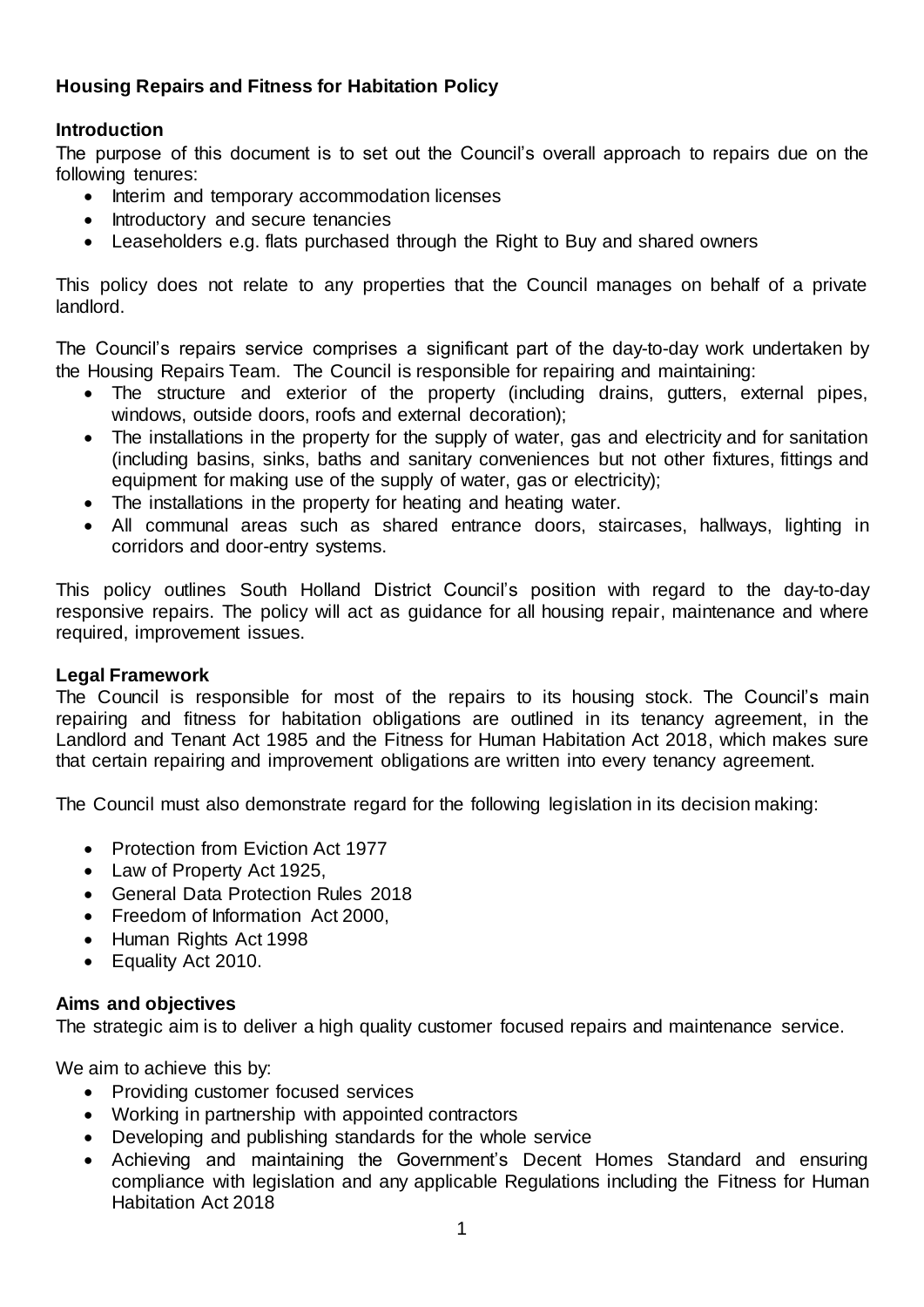Ensuring services provide best value and are continuously reviewed and improved.

We will maintain our housing stock by responding to repair, and where appropriate, improvement needs and prioritising those jobs according to needs and circumstance. Planned preventative maintenance will be completed with emphasis on work that is the Council's statutory duty to complete in a timely way, for example gas safety checks that must be completed in each twelvemonth period. Improvement works, both planned and where urgent will be carried out on building components that need upgrading because of the age and condition of those components.

### **Performance monitoring**

The targets for repairs are set annually, and performance is kept under review through individual and team meetings, and performance reports.

### **How we prioritise repairs and response times**

Although the Council intends to respond to every repair as quickly as possible, it is necessary to categorise repairs and give some repairs a higher priority than others. Repairs will be categorised as follows:

- Emergency repairs attend within 4 hours out of office hours, within 8 hours during office hours
- Routine repairs to be completed where practicable within 20 working days.

### **Repairs out of hours**

Only emergency repairs are conducted outside of office hours. An emergency repair is something that would:

- Put people in danger
- Make the property unsafe
- Cause damage to the property that is costly to repair
- Make existing damage worse;
- Create unreasonable risk, suffering or difficulty.

### **Chargeable repairs**

Tenants are responsible for carrying out repairs or tasks such as internal decorating, changing lightbulbs (except sealed units), replacing bath and sink plugs and unblocking sinks, baths or showers etc.

Tenants are also responsible for repairing deliberate or accidental damage caused by members of their household or visitors. Tenants will be charged for repairs that are their responsibility. Tenants and former tenants will be held responsible for costs incurred by the Council if they fail to leave the property in reasonable condition and cleared of all personal effects when the tenancy ends.

We will charge tenants for repair work including (not an exhaustive list):

- Work that is not the responsibility of the landlord
- Rectifying work they have carried out without the necessary written permission or is substandard
- Repairs that are required as a result of misuse, vandalism or damage (accidental or deliberate) to the property
- Rectifying damage caused by failure to comply with reporting repairs or failure to maintain their own equipment
- Changing the locks of and/or securing the property if the property is abandoned
- Abuse of the emergency out of hours repair service for non-emergency repairs
- Replacing missing or broken keys
- Clearing the garden of excessive rubbish or to bring the garden back in line with our lettings standard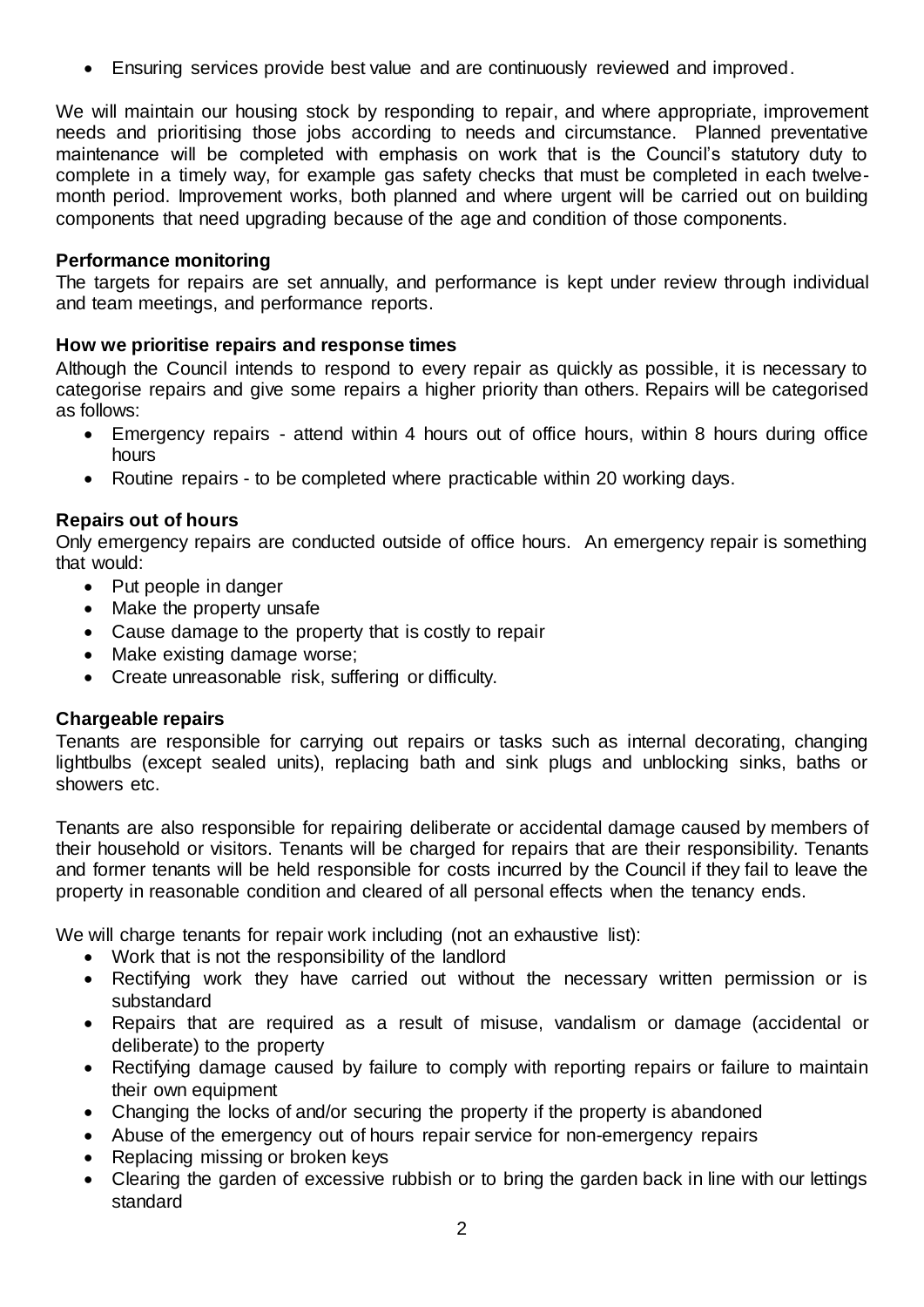- Any repairs agreed by the landlord and tenant to support the sustainment of the tenancy.
- Missed appointments where an appointment date and time has been agreed and the tenant is not at home at the agreed date and time.

Tenants will be required to pay for non-emergency repairs up front and in full before they are completed. Alternatively, they can arrange for the work to be completed by a private contractor; however it will need to be up to Council standard and in accordance with the current Building Regulations.

Please see the Housing Income policy (presume this exists?) for information on how the money is collected.

Vandalism or damage caused by crime not attributable to the tenant, a member of the household or visitor will not be recharged so long as a police crime number can be supplied. Action will be taken, with other agencies, against the perpetrators wherever possible.

#### **Wilful damage**

The tenant is responsible for any abuse or damage caused to the property and will normally be charged for the cost of the work.

In the case of accidental damage, the Council will consider the circumstances in deciding the level of charge that will be made.

We will insist on receiving a Police crime reference number in order to carry out a repair for criminal damage. Repairs will be charged to the tenant where there is no crime reference number. Where there is evidence of tenants repeatedly reporting criminal damage to their home, then we reserve the right to carry out investigations with the Police to verify the authenticity of these claims. If the investigations determine that the damage was not caused by criminal activity or burglary, the tenant will be asked to pay for the repair.

We reserve the right to seek possession of the property if the damages are excessive and/or deliberate and as a result of the tenant/their visitors.

### **Inspections**

This section applies to all tenures. Maintenance and improvement issues usually require preinspection visits.

An inspector may visit after work is complete to check that the work has been completed to an acceptable standard. We aim to carry out 'post inspections' on approximately 10% of repair jobs carried out.

Notice will be given for inspections. Please see the 'access' section below for more information.

### **Access**

Council staff and any other persons authorised by South Holland District Council may at some time need to access a property, for example, access may be needed to inspect the state of a repair or to carry out repairs to the home of an adjoining property.

Under the tenancy agreement, tenants must allow access. We will give advance notice unless the access is required in an emergency. In an emergency, we will make all reasonable attempts to contact the tenant to obtain access. However, should we fail to make contact, or it not be reasonable in the circumstances to contact them, the Council, or any person authorised by the Council, has the right to enter the property without giving notice.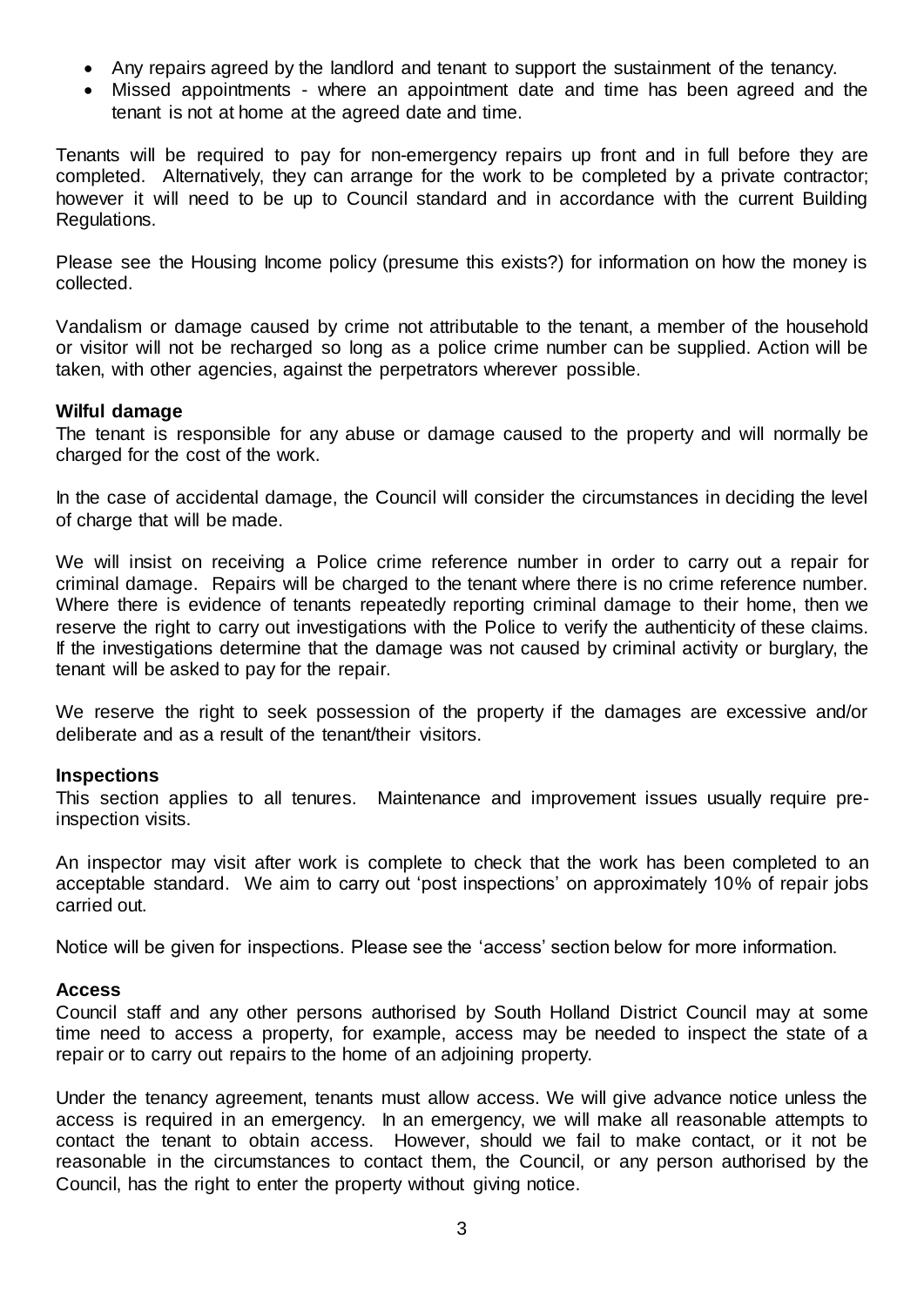An emergency includes but is not limited to situations where:

- There is an imminent risk of physical harm to any person, or
- There is significant damage to the property or any other property in the locality, or
- The property is unoccupied and inadequately secured against unauthorised entry or vandalism.

We, our contractors or agents may do whatsoever is reasonably required to deal with the emergency in an appropriate manner. We will make good any damage caused when entering the property and will secure the property against unauthorised entry. The tenant may be liable for any costs incurred by their failure to provide reasonable access in an emergency, when access has been unreasonably refused, or if the emergency is caused from neglect.

Access also includes tenants providing working space for work to take place; tenants are therefore responsible for moving furniture and lifting carpets to allow repairs to be done as well as refitting of those items after work is completed.

Carpeting and laminate flooring that is supplied and fitted by tenants is their responsibility. If they have to be lifted to carry out a repair the Council will avoid unnecessary damage but cannot be held responsible for the unavoidable disturbance that may take place.

The contractor will be told about the access arrangements that have been made with the tenant when the repair was reported. Should the tenant not be at home when the contractor calls, the contractor will leave a card informing the tenant that they called while the tenant was not at home. Unless a tenant makes new access arrangements, the job may be cancelled.

Door Step Security is an issue that the Council takes very seriously. All staff and contractors carry identification.

### **Gas**

This section does not apply to leaseholders. Under Gas Safety (installation and use) (Amendment) Regulations 2018 landlords are responsible in certain circumstances for making sure that gas installation and appliances are maintained in good order and checked for safety at least every 12 months. A record of checks must be kept and a copy must be given to tenants.

Failure to permit access will result in a court injunction or formal Notice Seeking Possession (the first step to Court Proceedings and a claim for Court costs).

### **Previous tenant fixtures and fittings**

When a mutual exchange is arranged for a property, we will inspect the property to establish any outstanding repairs that are the tenant's responsibility. These repairs must be completed before the exchange takes place. An inspector will inspect the property to confirm that all the repair works have been completed before the exchange date.

If a tenant obtains a tenancy by way of succession, assignment or mutual exchange, and the previous tenant made improvements to their home, the new tenant 'steps into the shoes' of the outgoing tenant and is responsible for the repair, upkeep and replacement of any improvements.

We may not maintain items left by previous tenants and may remove them as an alternative to carrying out repairs. We will only maintain those fixtures and fittings installed by previous tenants that the Council has a responsibility or wish to provide.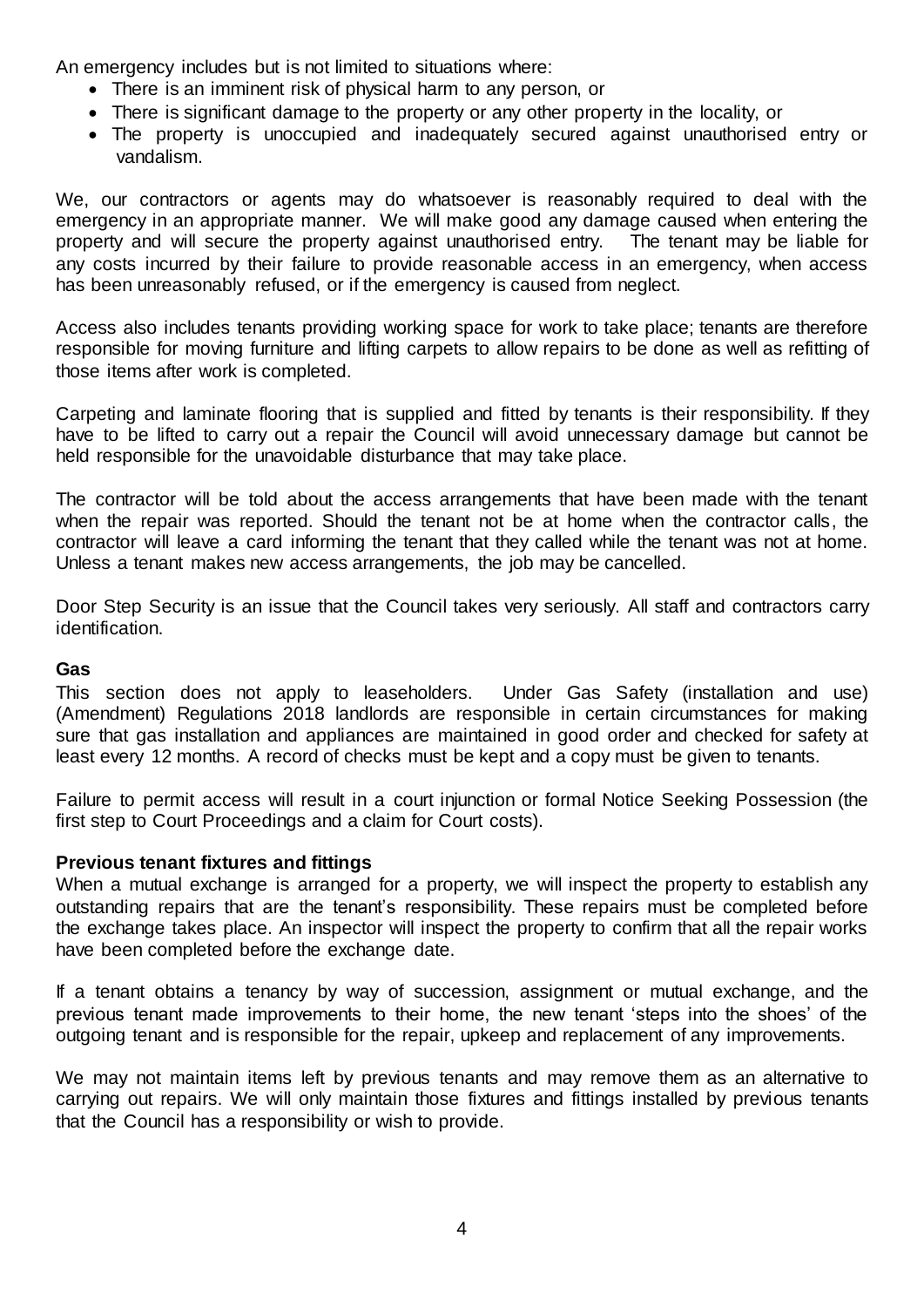## **Right to improve the property**

This section applies to introductory and secure tenants, and leaseholders.

Tenants are required to request prior permission to carry out alterations to a property and permission will not be refused unreasonably. Improvements, structural alterations and additions include (this list is not exhaustive):

- Alterations to the gas, electrical and water installations including central heating;
- Installing security grills on doors and/or windows;
- Kitchen and bathroom alterations:
- Internal door alterations :
- Installing floor tiles, laminate or wooden flooring (or flooring of a similar nature);
- Installing security lighting or CCTV;
- Installing sheds, other structures, ponds, pools, garden walls or patios;
- Removing, replacing or installing fencing;
- Installing wood burning stoves;
- Adding textured coatings to the internal walls and/or ceilings;
- Painting, adding render or other external finish to the exterior.

The property will be inspected upon receipt of an improvement request by a Housing Neighbourhood Officer/Property Assessor depending on the level of work involved. If allowed, permission will always be given in writing. Leaseholders may also have to ask for our permission for some home improvements.

We will not allow certain improvements – see appendix 1 for more information. We won't refuse permission if we think the improvements are reasonable, but the work must meet our standards. We will inspect the work when it's finished to check that it meets our standards. If the work does not meet our standards, we will complete the work and charge the tenant.

When tenants move out of their home, they may have a legal right to compensation for improvements (as long as we gave our permission for the improvements in writing). Tenants must submit a request for compensation.

### **Right to repair**

This right applies to secure tenants only. Secure tenants have a statutory right to certain repairs within timescales set by Government in Right to Repair legislation. The Council will provide such repairs within the required timescales and provide compensation where timescales are not met. The Secure Tenants of Local Housing Authorities (Right-to-Repair) Regulations 1994 require landlords to carry out some small urgent repairs if they are likely to affect someone's health, safety or security. Right to repair only includes repairs that cost less than £250. The time limits do not apply if the cost of the repair is more than £250. If the repair is not carried out within set time limits, then the tenant has the right to ask us to source an alternative contractor to do the work. If the second contractor does not complete the work within the extra time allowed, compensation may be payable. The compensation is fixed by the legislation at £10, plus £2 for every day that the repair is not finished, up to a limit of £50.

### **Lettings standard**

From time to time, it may be necessary to undertake repairs between lettings and therefore repairs will be completed to ensure it meets our letting standard. The property will have no Category One hazards and will meet the Fitness for Human Habitation Act 2018. Please see appendix 2 for more information.

**Data Protection**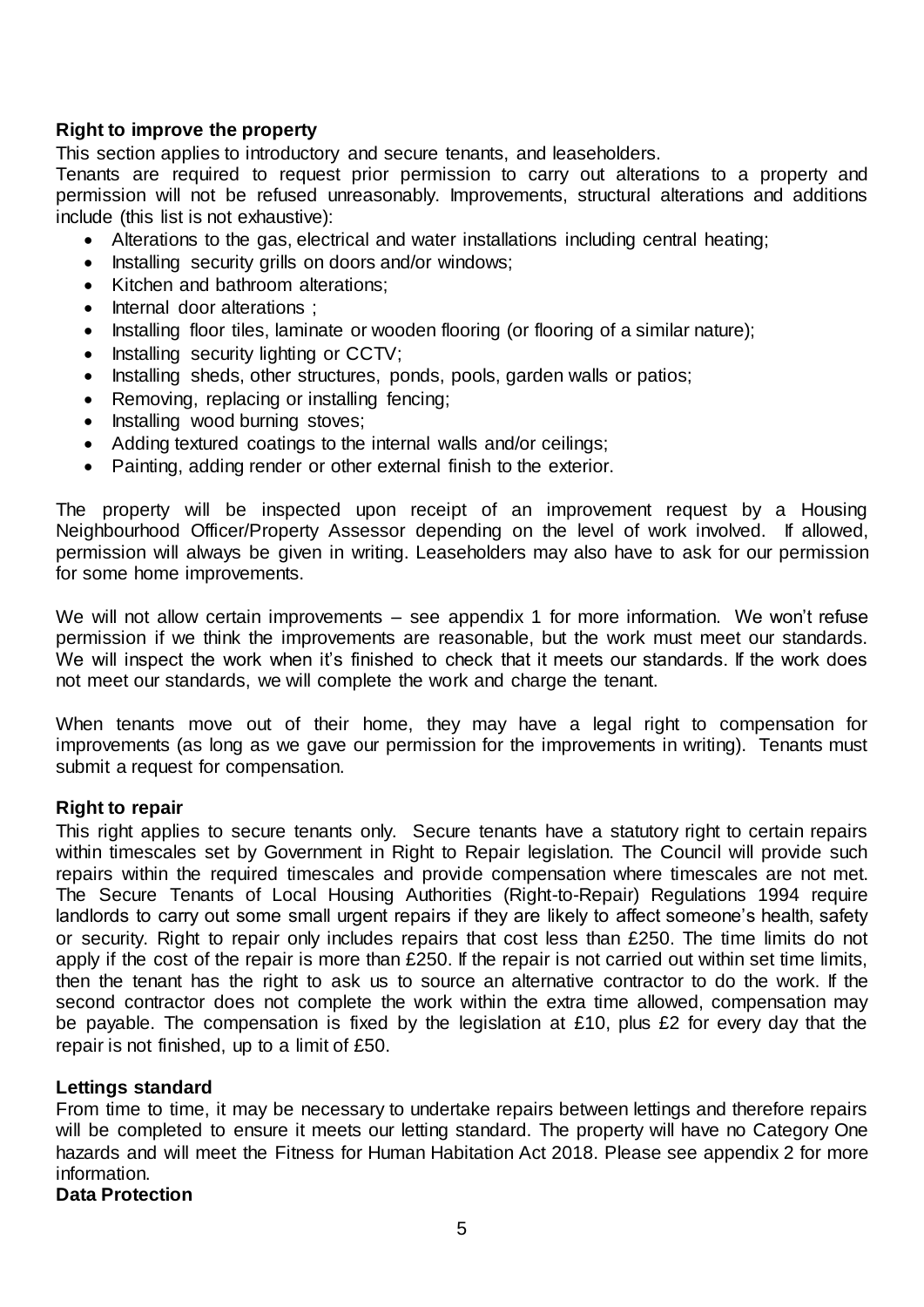Officers will treat all information about customers and service users with the utmost confidentiality and comply with the requirement of the General Data Protection Regulation Act 2018 (and subsequent amendments).

# **Appendix**

## **1. Right to improvements**

We will not allow improvements to a property unless exceptional circumstances exist. If exceptional circumstances exist then each case will be assessed on its own individual merits.

In particular the following improvements will not be permitted (the list is not exhaustive)

- Extensions
- Conservatories
- Partitioning walls to create extra bedrooms/living space
- Upgrades to lighting or electrical systems (such as spot lights in kitchens or bathrooms)
- Loft conversions
- Ponds or Pools
- Wood Burning Stoves

Recharges will apply for us to reinstate to any alterations or improvements made by a tenants without prior consent to the original state or condition.

### **2. Minimum Lettings standard**

Upon a property becoming vacant we will carry out an inspection to see what work is required to bring the property up to a lettable standard. Some of the required work may be able to be carried out after the new tenant has moved in - this will be upon agreement with all parties.

Therefore, when a prospective tenant is shown around a Council property it may not meet our Letting Standard and it should be explained to the prospective tenant that we will follow the process below:

Before the property is re-let we will:

- Ensure that the property is safe and secure, wind and water tight.
- Carry out an electrical safety check and ensure that all electrical switches and fittings are in place and are in safe working order.
- Have gas safety checks carried out and CP12 gas certificate produced.
- Ensure there is some form of heating and a source of hot water.
- Have an electrical cooker and/or gas cooker point.
- Have a working, clean and usable toilet, sink and bath or shower.
- Ensure that all floors are safe, clean and able to accept floor coverings.
- Make sure that all living areas are free from rubbish.
- Issue you with a full set of keys, once you have signed for your new tenancy.
- Remove any outside rubbish and arrange a trim/clear of the garden if needed.
- Ensure the property is clean and tidy.

On the day of sign up we will inform the tenant that:

• The gas and electricity may be turned off and that they are responsible for contacting suppliers to arrange connection.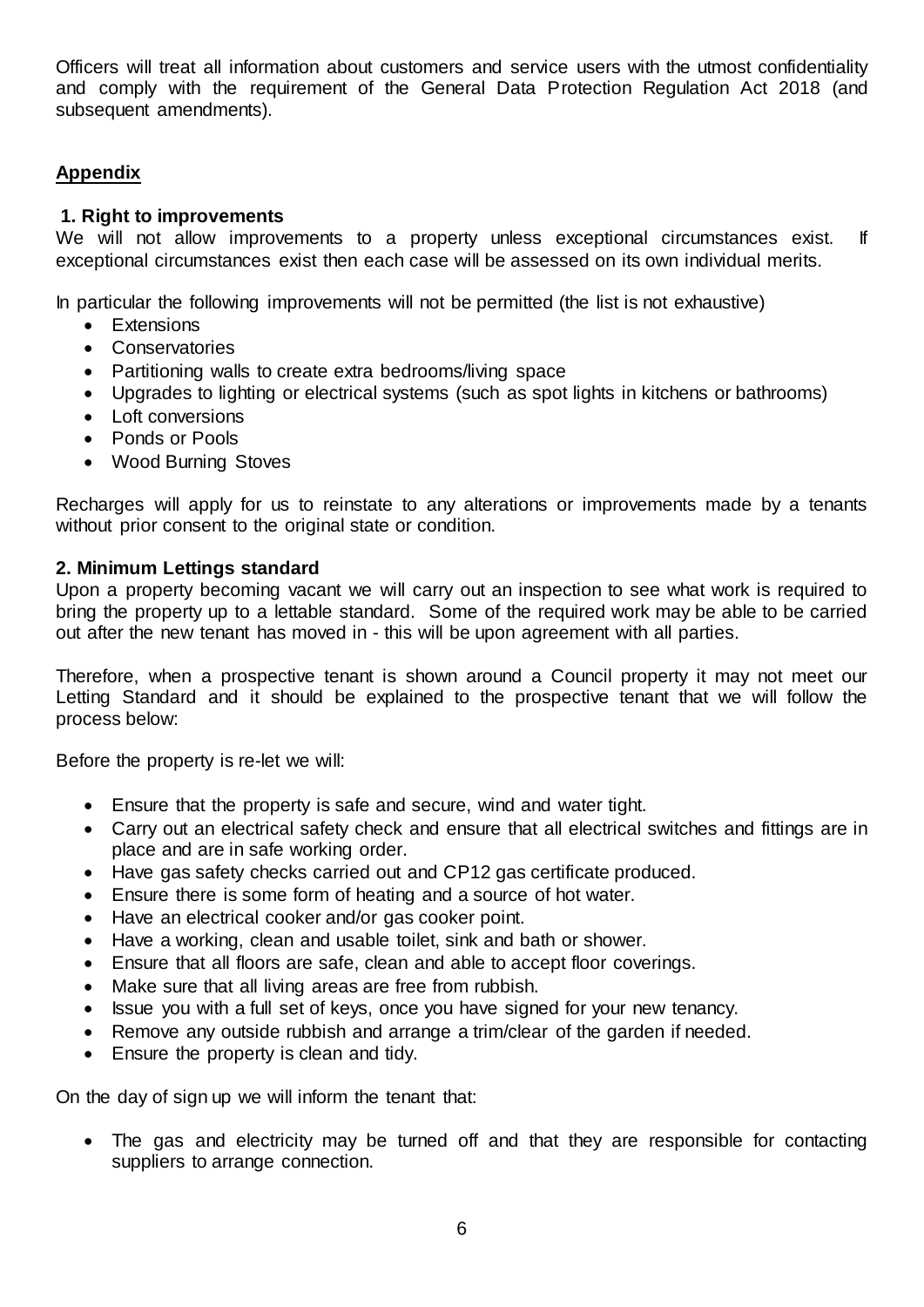• They are responsible for connecting their own white goods and that cookers should be connected by a qualified and competent person.

Sometimes we will carry out non-essential repairs after the tenant has moved in, these will be minor repairs that would not prevent the property being re-let. For example adjusting or replacing some kitchen cupboard doors or replacing a double glazed unit that where the seal has failed. Any non-essential repairs appointments will be arranged via a mutually convenient appointment with the tenant once they have moved in.

#### **Decoration**

We do not redecorate properties before new tenants move in. However, in circumstances where the property is in poor decorative state a decorating allowance in the form of decorating vouchers may be awarded. This is on a case by case basis and will be discussed with the tenant at the point of signing the new tenancy.

### **3. Who is responsible for repairs?**

| 1. Outside the property                                                                                                                | South Holland | <b>Tenant</b> |
|----------------------------------------------------------------------------------------------------------------------------------------|---------------|---------------|
| <b>Communal Areas</b>                                                                                                                  |               |               |
| Communal internal areas such as lifts,<br>stairways, halls and entrances, entry phones, laundries,<br>stairway lighting and TV aerials | ✓             |               |
| Roof                                                                                                                                   |               |               |
| Roof structure, covering, chimney, guttering,<br>rainwater pipes and clips, fascia, soffit and bargeboards                             |               |               |
| <b>External Walls</b>                                                                                                                  |               |               |
| External walls and rendering                                                                                                           | ✓             |               |
| <b>Windows</b>                                                                                                                         |               |               |
| Window frames and external sills                                                                                                       | ✓             |               |
| Glazing                                                                                                                                |               |               |
| Window catches and handles                                                                                                             |               |               |
| Window vents                                                                                                                           | ✓             |               |
| <b>Doors</b>                                                                                                                           |               |               |
| frames and other boards, such<br>External<br>doors.<br>asl<br>weatherboards                                                            | ✓             |               |
| Repairing of faulty external door locks and<br><b>Hinges</b>                                                                           | J             |               |
| Replacement, lost or additional door keys                                                                                              |               | ✓             |
| Door entry systems                                                                                                                     |               |               |
| Door numbers, letter plates and letter boxes                                                                                           |               |               |
| <b>Pipes and Drains</b>                                                                                                                |               |               |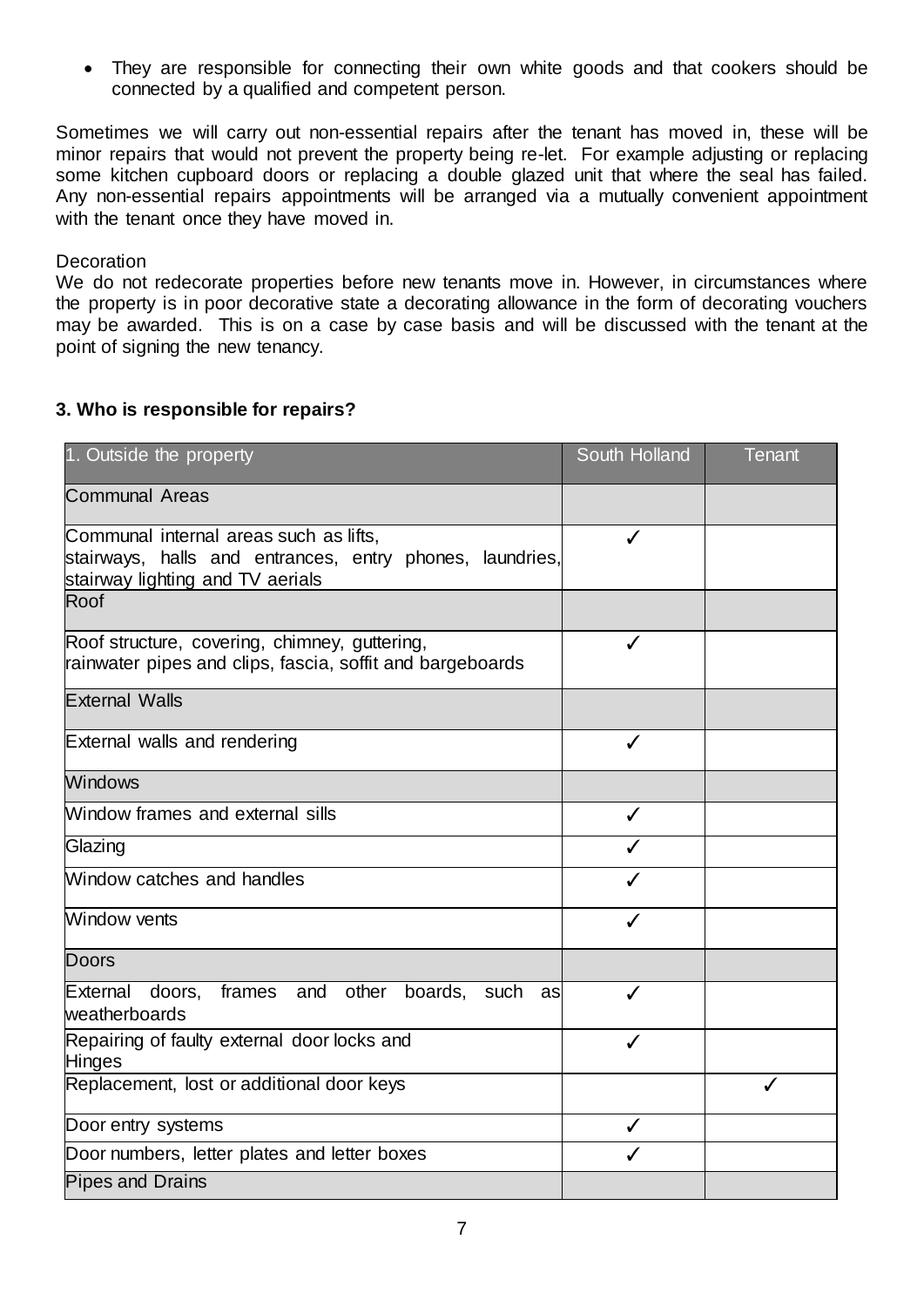| Soil and vent pipes                                                                                                     | ✓ |   |
|-------------------------------------------------------------------------------------------------------------------------|---|---|
| Drains, gully surrounds and gully grids                                                                                 |   |   |
| Drain blockage if pipework not faulty                                                                                   |   |   |
| <b>Gardens and Boundaries</b>                                                                                           |   |   |
| Boundary fencing and gates                                                                                              |   |   |
| Communal gardens and open areas                                                                                         |   |   |
| Gardens                                                                                                                 |   | ✓ |
| Paths, steps and other ways of access, if owned<br>by South Holland District Council                                    |   |   |
| Communal washing lines and posts                                                                                        |   |   |
| Non-communal washing lines and posts                                                                                    |   |   |
| Dustbins and household rubbish                                                                                          |   |   |
| <b>Garages and Outbuildings</b>                                                                                         |   |   |
| Garages and outbuildings                                                                                                |   |   |
| Garden sheds or buildings erected by tenants                                                                            |   | ✓ |
| <b>Gaining Entry</b>                                                                                                    |   |   |
| Gaining entry after loss of keys                                                                                        |   | ✔ |
| Changing locks where the tenant is seen to beat risk or<br>vulnerable (this is decided at the<br>Council's judgement)   |   |   |
| Fencing                                                                                                                 |   |   |
| Fence panels within 1 metre of the public highway (footpath<br>or road)                                                 |   |   |
| All other fencing that doesn't fall in the above category                                                               |   | ✓ |
| 2. Inside the property                                                                                                  |   |   |
| Doors                                                                                                                   |   |   |
| Internal doors, including frames, handles, hinges,<br>locks,<br>jambs and thresholds                                    | ✓ |   |
| <b>Carpet strips</b>                                                                                                    |   | ✓ |
| <b>Walls and Ceilings</b>                                                                                               |   |   |
| Ceilings (but not painting and decorating)                                                                              |   |   |
| Internal walls                                                                                                          |   |   |
| Plaster work and plaster air vents                                                                                      |   |   |
| Floors                                                                                                                  |   |   |
| Skirting boards                                                                                                         | ✓ |   |
| Floors - main structure and the Council's standard Vinyl<br>floor tiles                                                 |   |   |
| Floors - all other floor types or coverings - such as laminate,<br>carpets and non-standard vinyl flooring<br>Staircase |   |   |
| Staircase, banisters and handrails                                                                                      | ✓ |   |
| <b>Bathroom</b>                                                                                                         |   |   |
|                                                                                                                         |   |   |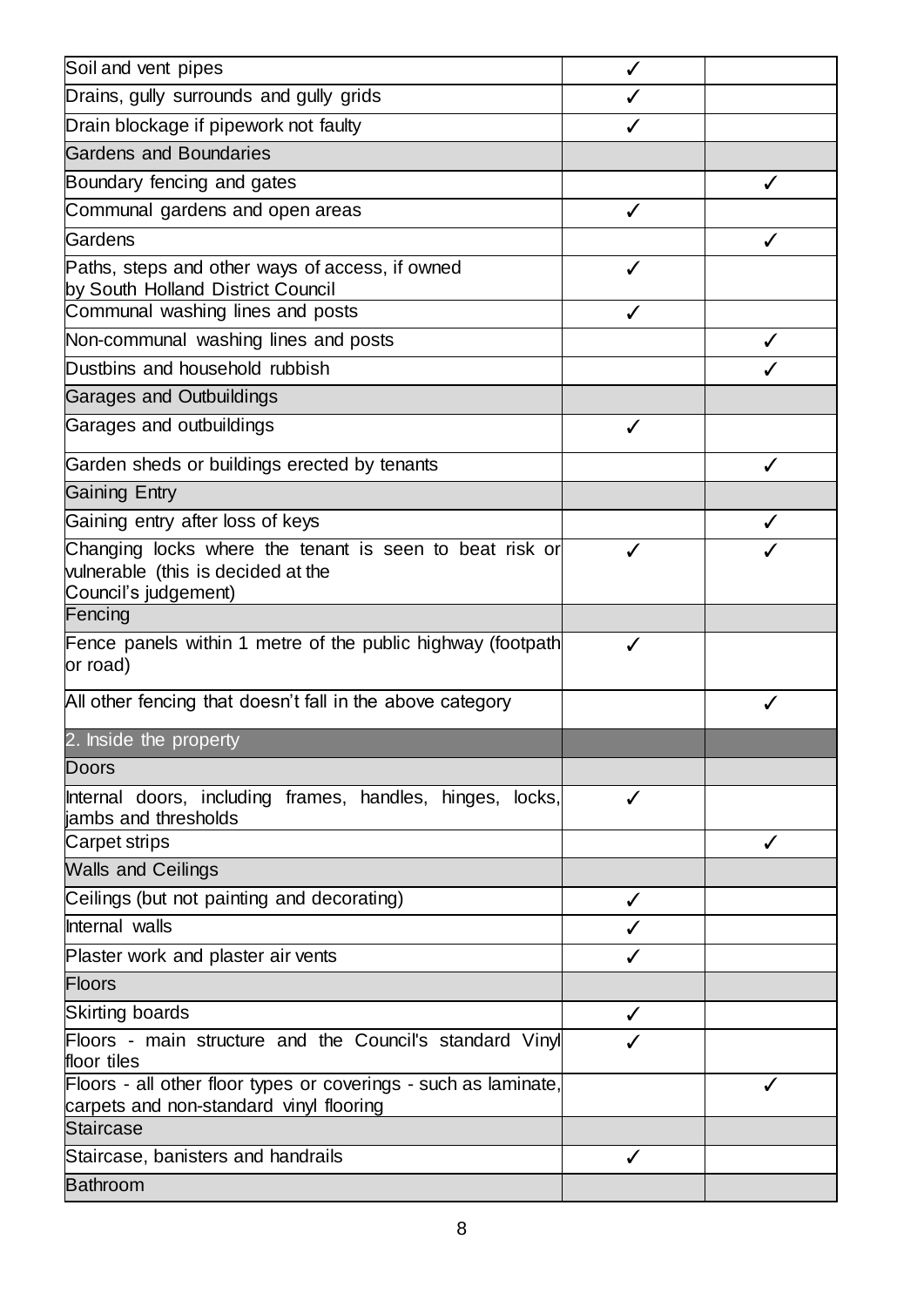| <b>Bath panels</b>                                                                                               |                     |   |
|------------------------------------------------------------------------------------------------------------------|---------------------|---|
| Wooden airing cupboard panels, door frames and shelving                                                          |                     |   |
| Internal pipework boxing                                                                                         |                     |   |
| <b>Kitchen</b>                                                                                                   |                     |   |
| Kitchen cupboards. (Cupboards which cannot be repaired<br>will be replaced but may not match the existing style) |                     |   |
| Cupboard drawers                                                                                                 |                     |   |
| Cupboard door catches, handles and<br>drawer handles                                                             |                     |   |
| Worktops                                                                                                         |                     |   |
| Electrical                                                                                                       |                     |   |
| Electrical wiring, sockets and light fittings                                                                    | ✓                   |   |
| Wired-in smoke alarms                                                                                            |                     |   |
| Consumer unit                                                                                                    |                     |   |
| Electric storage heaters                                                                                         |                     |   |
| Electric meter and supply of electricity<br>(Tenant and Utility Company)                                         |                     | ✓ |
| Immersion heaters                                                                                                | J                   |   |
| Disconnection and<br>reconnection<br>of cookers,<br>washing<br>machines and all other white goods                |                     |   |
| <b>Extractor fans</b>                                                                                            |                     |   |
| Light bulbs - strip fluorescent kitchen lights and sealed<br>bathroom lights                                     |                     |   |
| All other light bulbs                                                                                            |                     |   |
| Plumbing                                                                                                         |                     |   |
| Water service pipes, overflow pipes and water tanks                                                              | ✓                   |   |
| Taps and stop taps                                                                                               |                     |   |
| Shower trays                                                                                                     |                     |   |
| Electric shower units, if fitted by South Holland District<br>Council                                            |                     |   |
| Toilet flushing systems                                                                                          | ✓                   |   |
| Toilet seats in designated elderly accommodation                                                                 |                     |   |
| Toilet seats all other accommodation                                                                             |                     |   |
| Plugs and chains                                                                                                 |                     |   |
| Bath, hand basin and toilet                                                                                      | ✓                   |   |
| Seal to bath and sink unit                                                                                       |                     |   |
| Bleeding radiators*                                                                                              | $(\curvearrowleft)$ | ✓ |
| Gas                                                                                                              |                     |   |
| Gas pipework                                                                                                     | ✓                   |   |